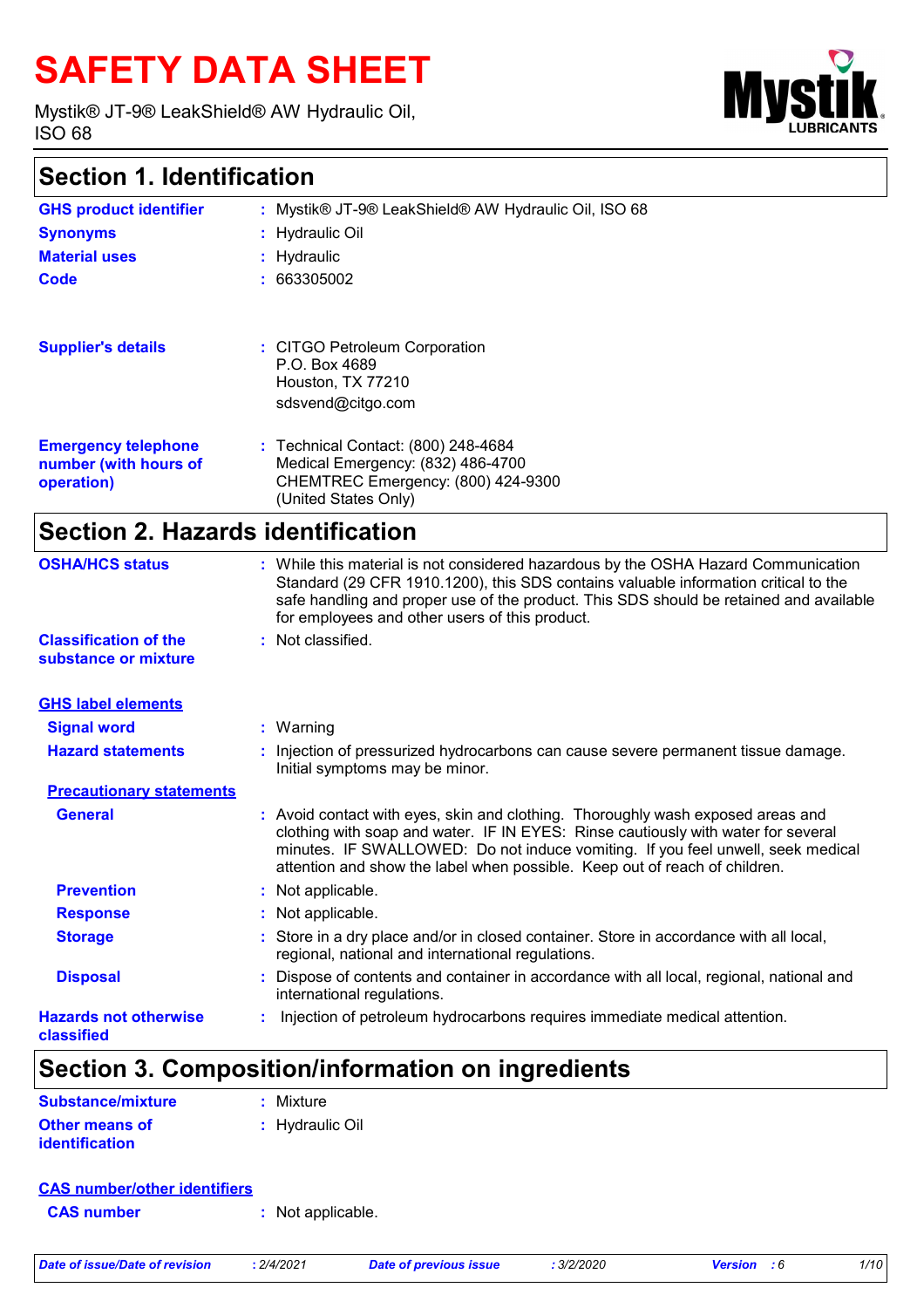# **Section 3. Composition/information on ingredients**

| <b>Ingredient name</b>                                 |     | <b>CAS number</b> |
|--------------------------------------------------------|-----|-------------------|
| Distillates (petroleum), hydrotreated heavy paraffinic | ≥90 | 64742-54-7        |

Any concentration shown as a range is to protect confidentiality or is due to process variation.

**There are no additional ingredients present which, within the current knowledge of the supplier and in the concentrations applicable, are classified as hazardous to health or the environment and hence require reporting in this section.**

**Occupational exposure limits, if available, are listed in Section 8.**

### **Section 4. First aid measures**

### **Description of necessary first aid measures**

| <b>Eye contact</b>  | : Immediately flush eyes with plenty of water, occasionally lifting the upper and lower<br>eyelids. Check for and remove any contact lenses. Get medical attention if irritation<br>occurs.                                            |
|---------------------|----------------------------------------------------------------------------------------------------------------------------------------------------------------------------------------------------------------------------------------|
| <b>Inhalation</b>   | : Remove victim to fresh air and keep at rest in a position comfortable for breathing. Get<br>medical attention if symptoms occur.                                                                                                     |
| <b>Skin contact</b> | : Flush contaminated skin with plenty of water. Remove contaminated clothing and<br>shoes. Get medical attention if symptoms occur.                                                                                                    |
| <b>Ingestion</b>    | : Wash out mouth with water. Remove victim to fresh air and keep at rest in a position<br>comfortable for breathing. Do not induce vomiting unless directed to do so by medical<br>personnel. Get medical attention if symptoms occur. |

### **Most important symptoms/effects, acute and delayed**

| <b>Potential acute health effects</b> |                                                                                                                                                                                                                                            |
|---------------------------------------|--------------------------------------------------------------------------------------------------------------------------------------------------------------------------------------------------------------------------------------------|
| <b>Eye contact</b>                    | : No known significant effects or critical hazards.                                                                                                                                                                                        |
| <b>Inhalation</b>                     | : No known significant effects or critical hazards.                                                                                                                                                                                        |
| <b>Skin contact</b>                   | : Injection of pressurized hydrocarbons can cause severe permanent tissue damage.<br>Initial symptoms may be minor.                                                                                                                        |
| <b>Ingestion</b>                      | : No known significant effects or critical hazards.                                                                                                                                                                                        |
| <b>Over-exposure signs/symptoms</b>   |                                                                                                                                                                                                                                            |
| <b>Eye contact</b>                    | : No specific data.                                                                                                                                                                                                                        |
| <b>Inhalation</b>                     | : No specific data.                                                                                                                                                                                                                        |
| <b>Skin contact</b>                   | : No specific data.                                                                                                                                                                                                                        |
| <b>Ingestion</b>                      | : No specific data.                                                                                                                                                                                                                        |
|                                       | <u>Indication of immediate medical attention and special treatment needed, if necessary</u>                                                                                                                                                |
| <b>Notes to physician</b>             | : In the event of injection in underlying tissue, immediate treatment should include<br>extensive incision, debridement and saline irrigation. Inadequate treatment can result in<br>ischemia and gangrene. Early symptoms may be minimal. |
| <b>Specific treatments</b>            | : Treat symptomatically and supportively.                                                                                                                                                                                                  |
| <b>Protection of first-aiders</b>     | : No action shall be taken involving any personal risk or without suitable training.                                                                                                                                                       |

**See toxicological information (Section 11)**

### **Section 5. Fire-fighting measures**

| <b>Extinguishing media</b>             |                                                                 |  |
|----------------------------------------|-----------------------------------------------------------------|--|
| <b>Suitable extinguishing</b><br>media | : Use an extinguishing agent suitable for the surrounding fire. |  |
| Unsuitable extinguishing<br>media      | : None known.                                                   |  |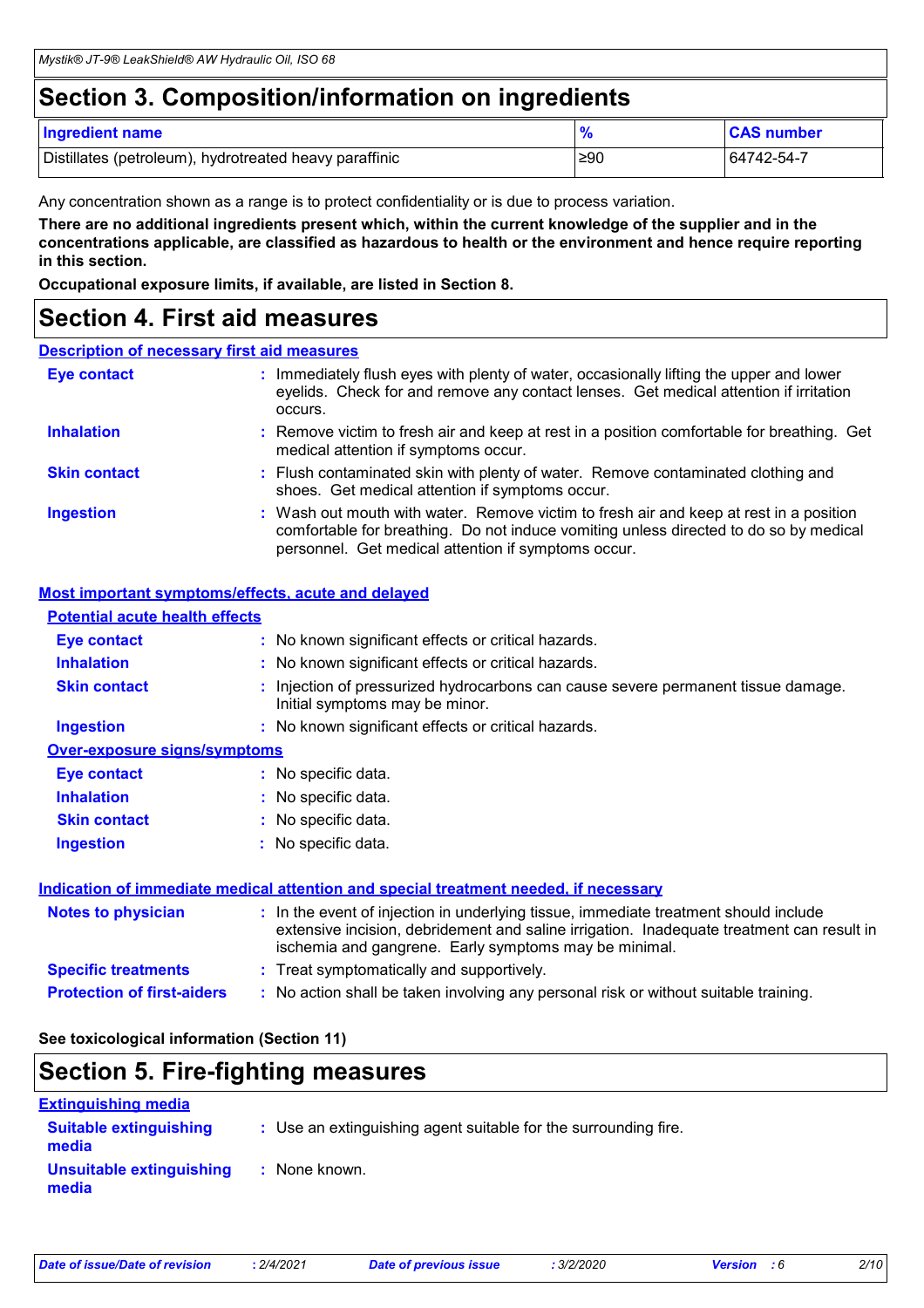# **Section 5. Fire-fighting measures**

| <b>Specific hazards arising</b><br>from the chemical     | : In a fire or if heated, a pressure increase will occur and the container may burst.                                                                                                               |
|----------------------------------------------------------|-----------------------------------------------------------------------------------------------------------------------------------------------------------------------------------------------------|
| <b>Hazardous thermal</b><br>decomposition products       | Decomposition products may include the following materials:<br>carbon dioxide<br>carbon monoxide                                                                                                    |
| <b>Special protective actions</b><br>for fire-fighters   | : Promptly isolate the scene by removing all persons from the vicinity of the incident if<br>there is a fire. No action shall be taken involving any personal risk or without suitable<br>training. |
| <b>Special protective</b><br>equipment for fire-fighters | Fire-fighters should wear appropriate protective equipment and self-contained breathing<br>apparatus (SCBA) with a full face-piece operated in positive pressure mode.                              |
|                                                          |                                                                                                                                                                                                     |

### **Section 6. Accidental release measures**

### **Personal precautions, protective equipment and emergency procedures**

| For non-emergency<br>personnel                               | : No action shall be taken involving any personal risk or without suitable training.<br>Evacuate surrounding areas. Keep unnecessary and unprotected personnel from<br>entering. Do not touch or walk through spilled material. Put on appropriate personal<br>protective equipment.                                                                                                                                                                    |
|--------------------------------------------------------------|---------------------------------------------------------------------------------------------------------------------------------------------------------------------------------------------------------------------------------------------------------------------------------------------------------------------------------------------------------------------------------------------------------------------------------------------------------|
|                                                              | For emergency responders : If specialized clothing is required to deal with the spillage, take note of any information in<br>Section 8 on suitable and unsuitable materials. See also the information in "For non-<br>emergency personnel".                                                                                                                                                                                                             |
| <b>Environmental precautions</b>                             | : Avoid dispersal of spilled material and runoff and contact with soil, waterways, drains<br>and sewers. Inform the relevant authorities if the product has caused environmental<br>pollution (sewers, waterways, soil or air).                                                                                                                                                                                                                         |
| <b>Methods and materials for containment and cleaning up</b> |                                                                                                                                                                                                                                                                                                                                                                                                                                                         |
| <b>Small spill</b>                                           | : Stop leak if without risk. Move containers from spill area. Dilute with water and mop up<br>if water-soluble. Alternatively, or if water-insoluble, absorb with an inert dry material and<br>place in an appropriate waste disposal container. Dispose of via a licensed waste<br>disposal contractor.                                                                                                                                                |
| <b>Large spill</b>                                           | : Stop leak if without risk. Move containers from spill area. Prevent entry into sewers,<br>water courses, basements or confined areas. Wash spillages into an effluent treatment<br>plant or proceed as follows. Contain and collect spillage with non-combustible,<br>absorbent material e.g. sand, earth, vermiculite or diatomaceous earth and place in<br>container for disposal according to local regulations (see Section 13). Dispose of via a |

# **Section 7. Handling and storage**

### **Precautions for safe handling**

| <b>Protective measures</b>                                                       | : Put on appropriate personal protective equipment (see Section 8).                                                                                                                                                                                                                                                                                                                                                                                                                                                                                                              |
|----------------------------------------------------------------------------------|----------------------------------------------------------------------------------------------------------------------------------------------------------------------------------------------------------------------------------------------------------------------------------------------------------------------------------------------------------------------------------------------------------------------------------------------------------------------------------------------------------------------------------------------------------------------------------|
| <b>Advice on general</b><br>occupational hygiene                                 | Eating, drinking and smoking should be prohibited in areas where this material is<br>handled, stored and processed. Workers should wash hands and face before eating,<br>drinking and smoking. Remove contaminated clothing and protective equipment before<br>entering eating areas. See also Section 8 for additional information on hygiene<br>measures.                                                                                                                                                                                                                      |
| <b>Conditions for safe storage,</b><br>including any<br><b>incompatibilities</b> | Store in accordance with local regulations. Store in original container protected from<br>direct sunlight in a dry, cool and well-ventilated area, away from incompatible materials<br>(see Section 10) and food and drink. Keep container tightly closed and sealed until<br>ready for use. Containers that have been opened must be carefully resealed and kept<br>upright to prevent leakage. Do not store in unlabeled containers. Use appropriate<br>containment to avoid environmental contamination. See Section 10 for incompatible<br>materials before handling or use. |

information and Section 13 for waste disposal.

licensed waste disposal contractor. Note: see Section 1 for emergency contact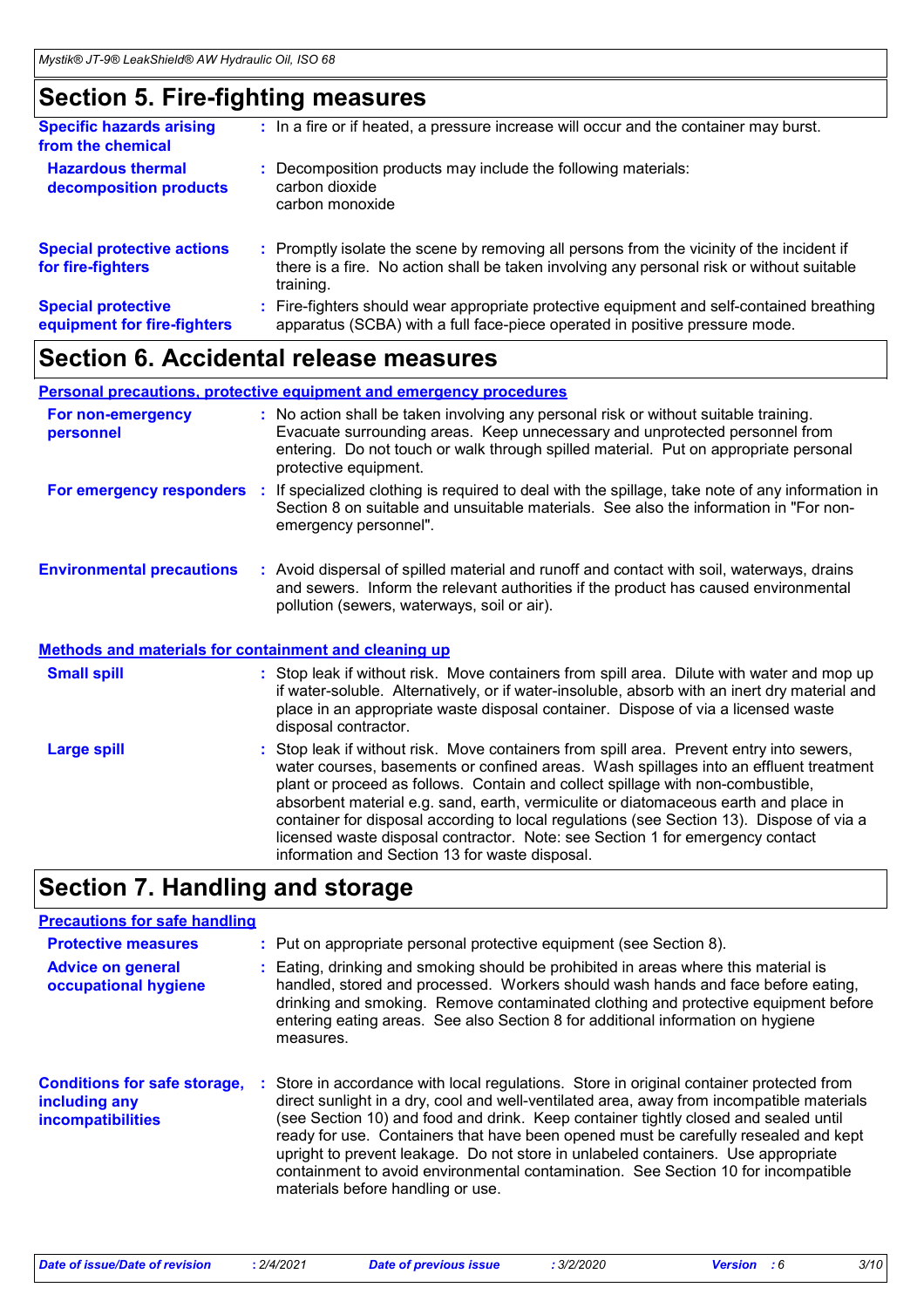# **Section 7. Handling and storage**

Bulk Storage Conditions: Maintain all storage tanks in accordance with applicable regulations. Use necessary controls to monitor tank inventories. Inspect all storage tanks on a periodic basis. Test tanks and associated piping for tightness. Maintain the automatic leak detection devices to assure proper working condition.

# **Section 8. Exposure controls/personal protection**

#### **Control parameters**

**Occupational exposure limits**

Distillates (petroleum), hydrotreated heavy paraffinic **ACGIH TLV (United States, 3/2019).** 

### TWA: 5 mg/m<sup>3</sup> 8 hours. Form: Inhalable fraction **OSHA PEL (United States, 5/2018).** TWA:  $5 \text{ mg/m}^3$  8 hours. **NIOSH REL (United States, 10/2016).** TWA: 5 mg/m<sup>3</sup> 10 hours. Form: Mist STEL: 10 mg/m<sup>3</sup> 15 minutes. Form: Mist

| <b>Appropriate engineering</b><br>controls       | : Good general ventilation should be sufficient to control worker exposure to airborne<br>contaminants.                                                                                                                                                                                                                                                                                                                                                                                                                                             |
|--------------------------------------------------|-----------------------------------------------------------------------------------------------------------------------------------------------------------------------------------------------------------------------------------------------------------------------------------------------------------------------------------------------------------------------------------------------------------------------------------------------------------------------------------------------------------------------------------------------------|
| <b>Environmental exposure</b><br><b>controls</b> | : Emissions from ventilation or work process equipment should be checked to ensure<br>they comply with the requirements of environmental protection legislation. In some<br>cases, vapor controls, filters or engineering modifications to the process equipment will<br>be necessary to reduce emissions to acceptable levels.                                                                                                                                                                                                                     |
| <b>Individual protection measures</b>            |                                                                                                                                                                                                                                                                                                                                                                                                                                                                                                                                                     |
| <b>Hygiene measures</b>                          | : Wash hands, forearms and face thoroughly after handling chemical products, before<br>eating, smoking and using the lavatory and at the end of the working period.<br>Appropriate techniques should be used to remove potentially contaminated clothing.<br>Wash contaminated clothing before reusing. Ensure that eyewash stations and safety<br>showers are close to the workstation location.                                                                                                                                                   |
| <b>Eye/face protection</b>                       | : Safety glasses equipped with side shields are recommended as minimum protection in<br>industrial settings. If contact is possible, the following protection should be worn, unless<br>the assessment indicates a higher degree of protection: chemical splash goggles.<br>Safety eyewear complying with an approved standard should be used when a risk<br>assessment indicates this is necessary to avoid exposure to liquid splashes, mists,<br>gases or dusts. If inhalation hazards exist, a full-face respirator may be required<br>instead. |
| <b>Skin protection</b>                           |                                                                                                                                                                                                                                                                                                                                                                                                                                                                                                                                                     |
| <b>Hand protection</b>                           | : Chemical-resistant gloves complying with an approved standard should be worn at all<br>times when handling chemical products if a risk assessment indicates this is necessary.                                                                                                                                                                                                                                                                                                                                                                    |
| <b>Body protection</b>                           | : Personal protective equipment for the body should be selected based on the task being<br>performed and the risks involved and should be approved by a specialist before<br>handling this product.                                                                                                                                                                                                                                                                                                                                                 |
| <b>Other skin protection</b>                     | : Avoid skin contact with liquid. Appropriate footwear and any additional skin protection<br>measures should be selected based on the task being performed and the risks involved<br>and should be approved by a specialist before handling this product. Leather boots are<br>not protective for liquid contact.                                                                                                                                                                                                                                   |
| <b>Respiratory protection</b>                    | : Avoid inhalation of gases, vapors, mists or dusts. Use a properly fitted, air-purifying or<br>supplied-air respirator complying with an approved standard if a risk assessment<br>indicates this is necessary. Respirator selection must be based on known or anticipated<br>exposure levels, the hazards of the product and the safe working limits of the selected<br>respirator.                                                                                                                                                               |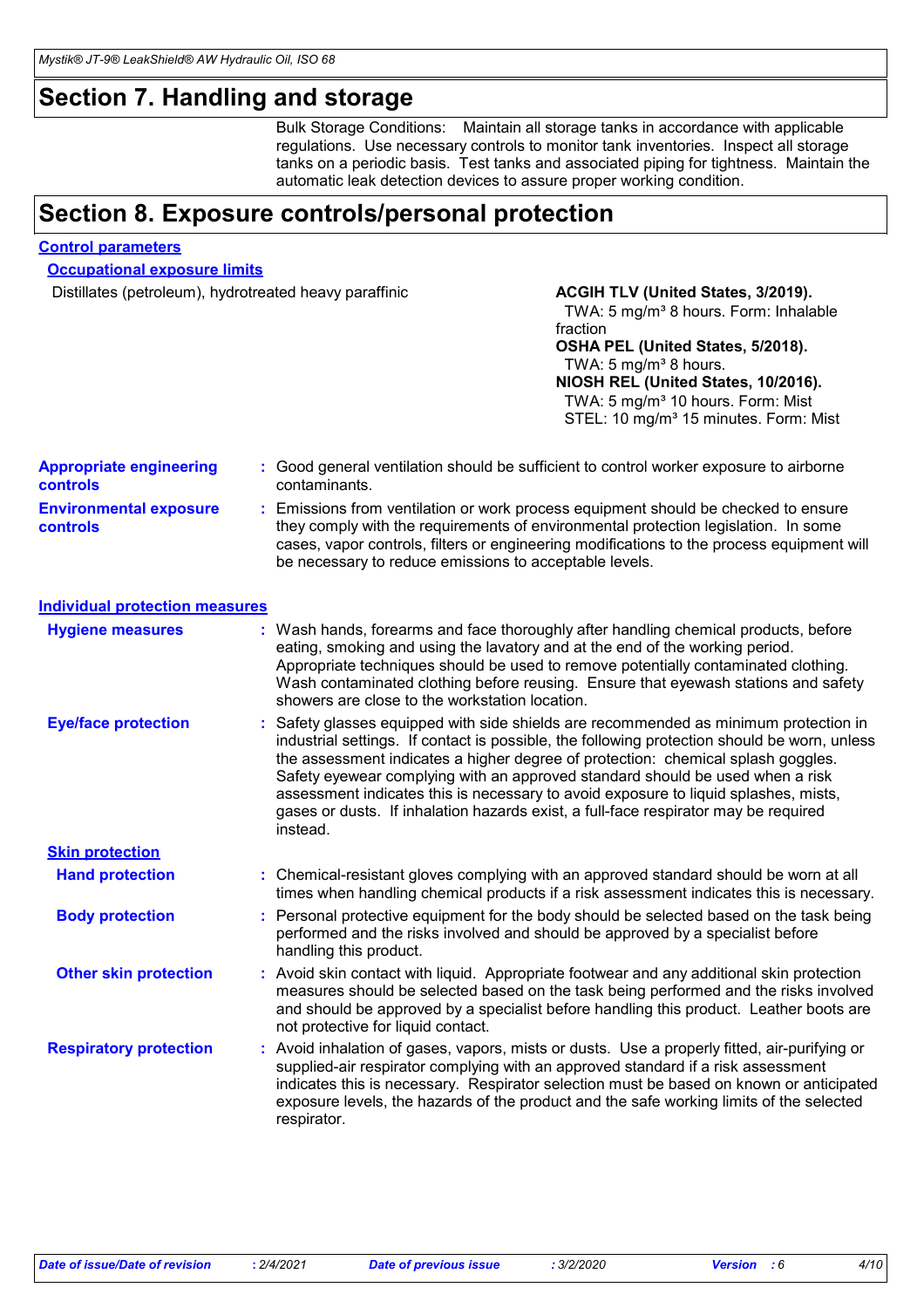# **Section 9. Physical and chemical properties**

### **Appearance**

| <b>Physical state</b>                           | $:$ Liquid.                                                  |
|-------------------------------------------------|--------------------------------------------------------------|
| <b>Color</b>                                    | $:$ Green.                                                   |
| <b>Odor</b>                                     | : Mild petroleum odor                                        |
| pH                                              | : Not available.                                             |
| <b>Boiling point</b>                            | : Not available.                                             |
| <b>Flash point</b>                              | : Open cup: $242^{\circ}$ C (467.6°F) [Cleveland.]           |
| <b>Evaporation rate</b>                         | $:$ <1 (n-butyl acetate. = 1)                                |
| Lower and upper explosive<br>(flammable) limits | : Not available.                                             |
| <b>Vapor pressure</b>                           | $:$ <0.013 kPa (<0.1 mm Hg) [room temperature]               |
| <b>Vapor density</b>                            | : $>1$ [Air = 1]                                             |
| <b>Relative density</b>                         | : 0.88                                                       |
| <b>Density Ibs/gal</b>                          | $:$ Estimated 7.34 lbs/gal                                   |
| Density gm/cm <sup>3</sup>                      | : Not available.                                             |
| <b>Gravity, <sup>o</sup>API</b>                 | $:$ Estimated 29 $@$ 60 F                                    |
| <b>Solubility</b>                               | : Insoluble in the following materials: cold water.          |
| Flow time (ISO 2431)                            | : Not available.                                             |
| <b>Viscosity</b>                                | : Kinematic (40°C (104°F)): 0.68 cm <sup>2</sup> /s (68 cSt) |
| <b>Viscosity SUS</b>                            | $:$ Estimated 315 SUS @104 F                                 |

# **Section 10. Stability and reactivity**

| <b>Reactivity</b>                                   | : Not expected to be Explosive, Self-Reactive, Self-Heating, or an Organic Peroxide<br>under US GHS Definition(s). |
|-----------------------------------------------------|--------------------------------------------------------------------------------------------------------------------|
| <b>Chemical stability</b>                           | : The product is stable.                                                                                           |
| <b>Possibility of hazardous</b><br><b>reactions</b> | : Under normal conditions of storage and use, hazardous reactions will not occur.                                  |
| <b>Conditions to avoid</b>                          | : No specific data.                                                                                                |
| Incompatible materials                              | : No specific data.                                                                                                |
| <b>Hazardous decomposition</b><br>products          | : Under normal conditions of storage and use, hazardous decomposition products should<br>not be produced.          |

# **Section 11. Toxicological information**

#### **Acute toxicity Information on toxicological effects**

| LAND MAINIL                                               |               |                |             |                 |
|-----------------------------------------------------------|---------------|----------------|-------------|-----------------|
| <b>Product/ingredient name</b>                            | <b>Result</b> | <b>Species</b> | <b>Dose</b> | <b>Exposure</b> |
| Distillates (petroleum),<br>hydrotreated heavy paraffinic | ILD50 Dermal  | Rat            | >5000 mg/kg |                 |
|                                                           | LD50 Oral     | Rat            | >5000 mg/kg |                 |

| <b>Conclusion/Summary</b> | : Distillates (petroleum), hydrotreated heavy paraffinic: Mineral oil mists derived from |
|---------------------------|------------------------------------------------------------------------------------------|
|                           | highly refined oils are reported to have low acute and sub-acute toxicities in animals.  |
|                           | Effects from single and short-term repeated exposures to high concentrations of mineral  |
|                           | oil mists well above applicable workplace exposure levels include lung inflammatory      |
|                           | reaction, lipoid granuloma formation and lipoid pneumonia. In acute and sub-acute        |
|                           | studies involving exposures to lower concentrations of mineral oil mists at or near      |
|                           | current work place exposure levels produced no significant toxicological effects.        |
|                           |                                                                                          |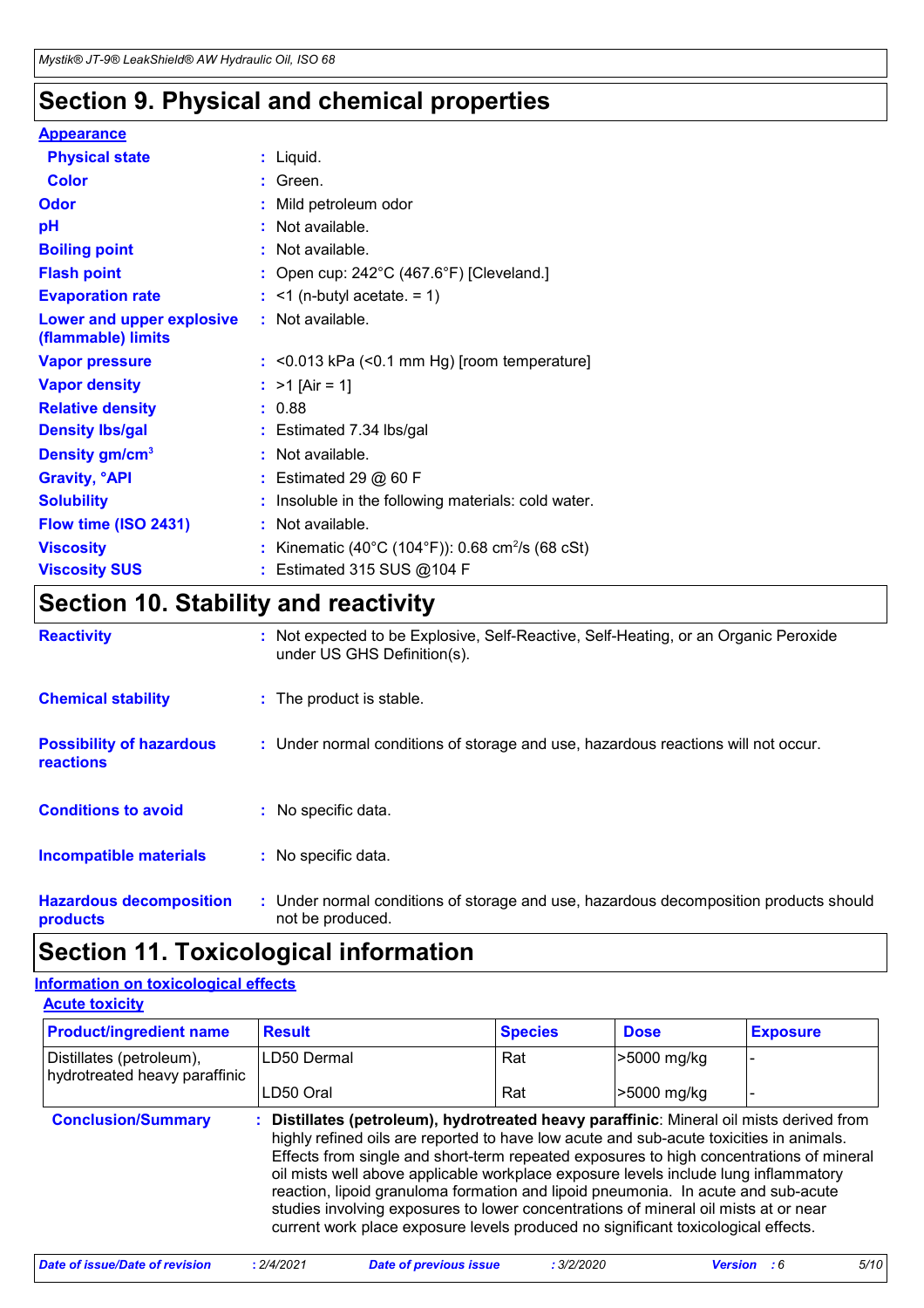# **Section 11. Toxicological information**

### **Irritation/Corrosion**

#### Not available.

| <b>Skin</b>                                               | : No additional information.                                                                                        |
|-----------------------------------------------------------|---------------------------------------------------------------------------------------------------------------------|
| <b>Eyes</b>                                               | No additional information.                                                                                          |
| <b>Respiratory</b>                                        | : No additional information.                                                                                        |
| <b>Sensitization</b>                                      |                                                                                                                     |
| Not available.                                            |                                                                                                                     |
| <b>Skin</b>                                               | : No additional information.                                                                                        |
| <b>Respiratory</b>                                        | : No additional information.                                                                                        |
| <b>Mutagenicity</b>                                       |                                                                                                                     |
| Not available.                                            |                                                                                                                     |
| <b>Conclusion/Summary</b>                                 | : No additional information.                                                                                        |
| <b>Carcinogenicity</b>                                    |                                                                                                                     |
| Not available.                                            |                                                                                                                     |
| <b>Conclusion/Summary</b>                                 | : No additional information.                                                                                        |
| <b>Reproductive toxicity</b>                              |                                                                                                                     |
| Not available.                                            |                                                                                                                     |
| <b>Conclusion/Summary</b>                                 | : No additional information.                                                                                        |
| <b>Teratogenicity</b>                                     |                                                                                                                     |
| Not available.                                            |                                                                                                                     |
| <b>Conclusion/Summary</b>                                 | : No additional information.                                                                                        |
| Specific target organ toxicity (single exposure)          |                                                                                                                     |
| Not available.                                            |                                                                                                                     |
| <b>Specific target organ toxicity (repeated exposure)</b> |                                                                                                                     |
| Not available.                                            |                                                                                                                     |
| <b>Aspiration hazard</b>                                  |                                                                                                                     |
| Not available.                                            |                                                                                                                     |
|                                                           |                                                                                                                     |
| <b>Information on the likely</b>                          | : Routes of entry anticipated: Dermal.                                                                              |
| routes of exposure                                        |                                                                                                                     |
| <b>Potential acute health effects</b>                     |                                                                                                                     |
| <b>Eye contact</b>                                        | : No known significant effects or critical hazards.                                                                 |
| <b>Inhalation</b>                                         | : No known significant effects or critical hazards.                                                                 |
| <b>Skin contact</b>                                       | : Injection of pressurized hydrocarbons can cause severe permanent tissue damage.<br>Initial symptoms may be minor. |
| <b>Ingestion</b>                                          | : No known significant effects or critical hazards.                                                                 |
|                                                           | <b>Symptoms related to the physical, chemical and toxicological characteristics</b>                                 |
| <b>Eye contact</b>                                        | : No specific data.                                                                                                 |
| <b>Inhalation</b>                                         | : No specific data.                                                                                                 |
|                                                           |                                                                                                                     |

| : No specific data. |
|---------------------|
| : No specific data. |
| : No specific data. |
|                     |

### **Delayed and immediate effects and also chronic effects from short and long term exposure Short term exposure**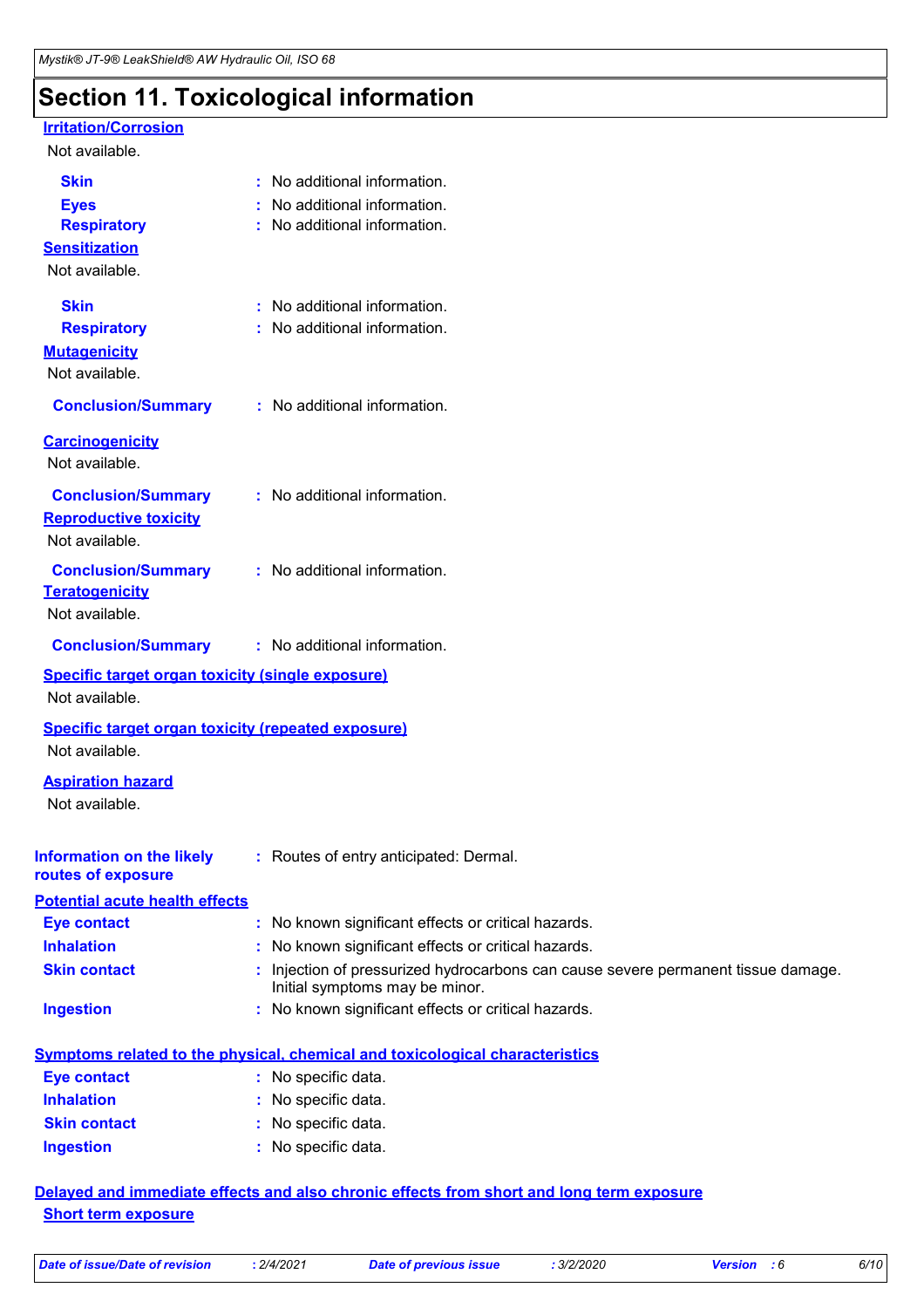# **Section 11. Toxicological information**

| <b>Potential immediate</b><br>effects        |    | : Not available.                                    |
|----------------------------------------------|----|-----------------------------------------------------|
| <b>Potential delayed effects</b>             |    | $:$ Not available.                                  |
| <b>Long term exposure</b>                    |    |                                                     |
| <b>Potential immediate</b><br><b>effects</b> |    | : Not available.                                    |
| <b>Potential delayed effects</b>             |    | : Not available.                                    |
| <b>Potential chronic health effects</b>      |    |                                                     |
| Not available.                               |    |                                                     |
| General                                      |    | : No known significant effects or critical hazards. |
| <b>Carcinogenicity</b>                       |    | : No known significant effects or critical hazards. |
| <b>Mutagenicity</b>                          |    | No known significant effects or critical hazards.   |
| <b>Teratogenicity</b>                        |    | : No known significant effects or critical hazards. |
| <b>Developmental effects</b>                 | ÷. | No known significant effects or critical hazards.   |
| <b>Fertility effects</b>                     | t. | No known significant effects or critical hazards.   |
|                                              |    |                                                     |

# **Section 12. Ecological information**

| <b>Toxicity</b><br>Not available.                       |                  |
|---------------------------------------------------------|------------------|
|                                                         |                  |
| <b>Conclusion/Summary</b>                               | : Not available. |
| <b>Persistence and degradability</b>                    |                  |
| <b>Conclusion/Summary</b>                               | : Not available. |
| <b>Bioaccumulative potential</b>                        |                  |
| Not available.                                          |                  |
|                                                         |                  |
| <b>Mobility in soil</b>                                 |                  |
| <b>Soil/water partition</b><br><b>coefficient (Koc)</b> | : Not available. |

**Other adverse effects** : No known significant effects or critical hazards.

# **Section 13. Disposal considerations**

| <b>Disposal methods</b> | : The generation of waste should be avoided or minimized wherever possible. Disposal<br>of this product, solutions and any by-products should at all times comply with the<br>requirements of environmental protection and waste disposal legislation and any<br>regional local authority requirements. Dispose of surplus and non-recyclable products<br>via a licensed waste disposal contractor. Waste should not be disposed of untreated to<br>the sewer unless fully compliant with the requirements of all authorities with jurisdiction.<br>Waste packaging should be recycled. Incineration or landfill should only be considered<br>when recycling is not feasible. This material and its container must be disposed of in a<br>safe way. Empty containers or liners may retain some product residues. Avoid<br>dispersal of spilled material and runoff and contact with soil, waterways, drains and<br>sewers. |
|-------------------------|----------------------------------------------------------------------------------------------------------------------------------------------------------------------------------------------------------------------------------------------------------------------------------------------------------------------------------------------------------------------------------------------------------------------------------------------------------------------------------------------------------------------------------------------------------------------------------------------------------------------------------------------------------------------------------------------------------------------------------------------------------------------------------------------------------------------------------------------------------------------------------------------------------------------------|
|-------------------------|----------------------------------------------------------------------------------------------------------------------------------------------------------------------------------------------------------------------------------------------------------------------------------------------------------------------------------------------------------------------------------------------------------------------------------------------------------------------------------------------------------------------------------------------------------------------------------------------------------------------------------------------------------------------------------------------------------------------------------------------------------------------------------------------------------------------------------------------------------------------------------------------------------------------------|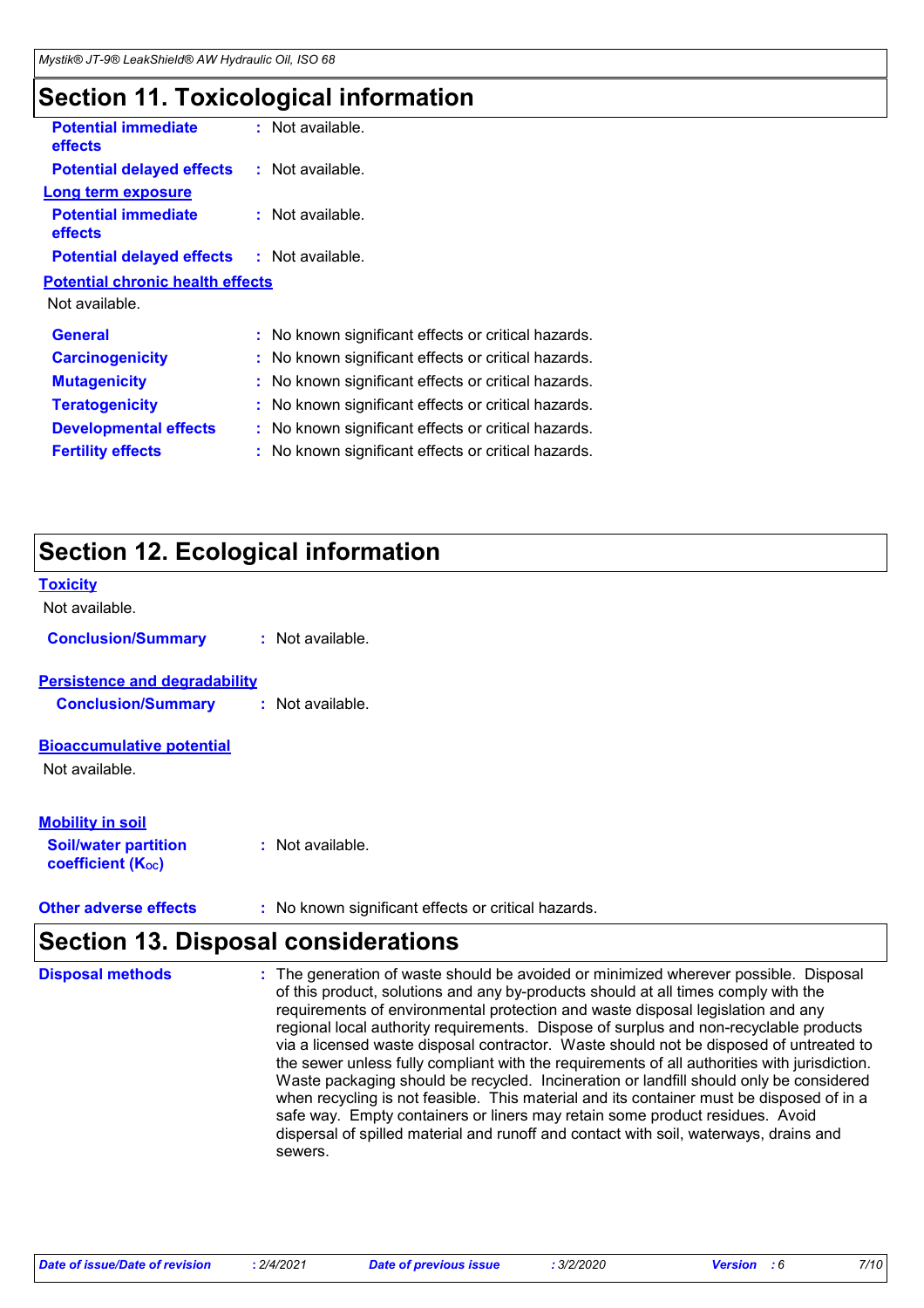# **Section 14. Transport information**

|                                      | <b>DOT Classification</b> | <b>IMDG</b>    | <b>IATA</b>    |
|--------------------------------------|---------------------------|----------------|----------------|
| <b>UN number</b>                     | Not regulated.            | Not regulated. | Not regulated. |
| <b>UN proper</b><br>shipping name    |                           |                |                |
| <b>Transport</b><br>hazard class(es) |                           |                |                |
| <b>Packing group</b>                 | $\overline{\phantom{a}}$  |                | -              |
| Environmental<br>hazards             | No.                       | No.            | No.            |

**Oil:** The product(s) represented by this SDS is (are) regulated as "oil" under 49 CFR Part 130. Shipments by rail or highway in packaging having a capacity of 3500 gallons or more or in a quantity greater 42,000 gallons are subject to these requirements. In addition, mixtures containing 10% or more of this product may be subject to these requirements.

**Special precautions for user** : Transport within user's premises: always transport in closed containers that are upright and secure. Ensure that persons transporting the product know what to do in the event of an accident or spillage.

```
Transport in bulk according 
: Not available.
to Annex II of MARPOL and 
the IBC Code
```
# **Section 15. Regulatory information**

| <b>U.S. Federal regulations</b>               | ÷.<br>United States inventory (TSCA 8b): All components are listed or exempted.<br>Clean Water Act (CWA) 307: Phosphorodithioic acid, O,O-di-C1-14-alkyl esters, zinc<br>salts; toluene; phenol; naphthalene<br>Clean Water Act (CWA) 311: toluene; phenol; naphthalene<br>This material is classified as an oil under Section 311 of the Clean Water Act (CWA) |
|-----------------------------------------------|-----------------------------------------------------------------------------------------------------------------------------------------------------------------------------------------------------------------------------------------------------------------------------------------------------------------------------------------------------------------|
|                                               | and the Oil Pollution Act of 1990 (OPA). Discharges or spills which produce a visible<br>sheen on waters of the United States, their adjoining shorelines, or into conduits leading<br>to surface waters must be reported to the EPA's National Response Center at (800)<br>424-8802.                                                                           |
| <b>SARA 302/304</b>                           |                                                                                                                                                                                                                                                                                                                                                                 |
| <b>Composition/information on ingredients</b> |                                                                                                                                                                                                                                                                                                                                                                 |
| <b>SARA 304 RQ</b>                            | : Not applicable.                                                                                                                                                                                                                                                                                                                                               |
| <b>SARA 311/312</b>                           |                                                                                                                                                                                                                                                                                                                                                                 |
| <b>Classification</b>                         | : Not applicable.                                                                                                                                                                                                                                                                                                                                               |
| <b>Composition/information on ingredients</b> |                                                                                                                                                                                                                                                                                                                                                                 |
| No products were found.                       |                                                                                                                                                                                                                                                                                                                                                                 |
| <b>State regulations</b>                      |                                                                                                                                                                                                                                                                                                                                                                 |
| <b>Massachusetts</b>                          | : None of the components are listed.                                                                                                                                                                                                                                                                                                                            |
| <b>New York</b>                               | : None of the components are listed.                                                                                                                                                                                                                                                                                                                            |

| <b>Pennsylvania</b>            |          | None of the components are listed. |            |                    |      |
|--------------------------------|----------|------------------------------------|------------|--------------------|------|
| Date of issue/Date of revision | 2/4/2021 | <b>Date of previous issue</b>      | : 3/2/2020 | <b>Version</b> : 6 | 8/10 |

**New Jersey :** None of the components are listed.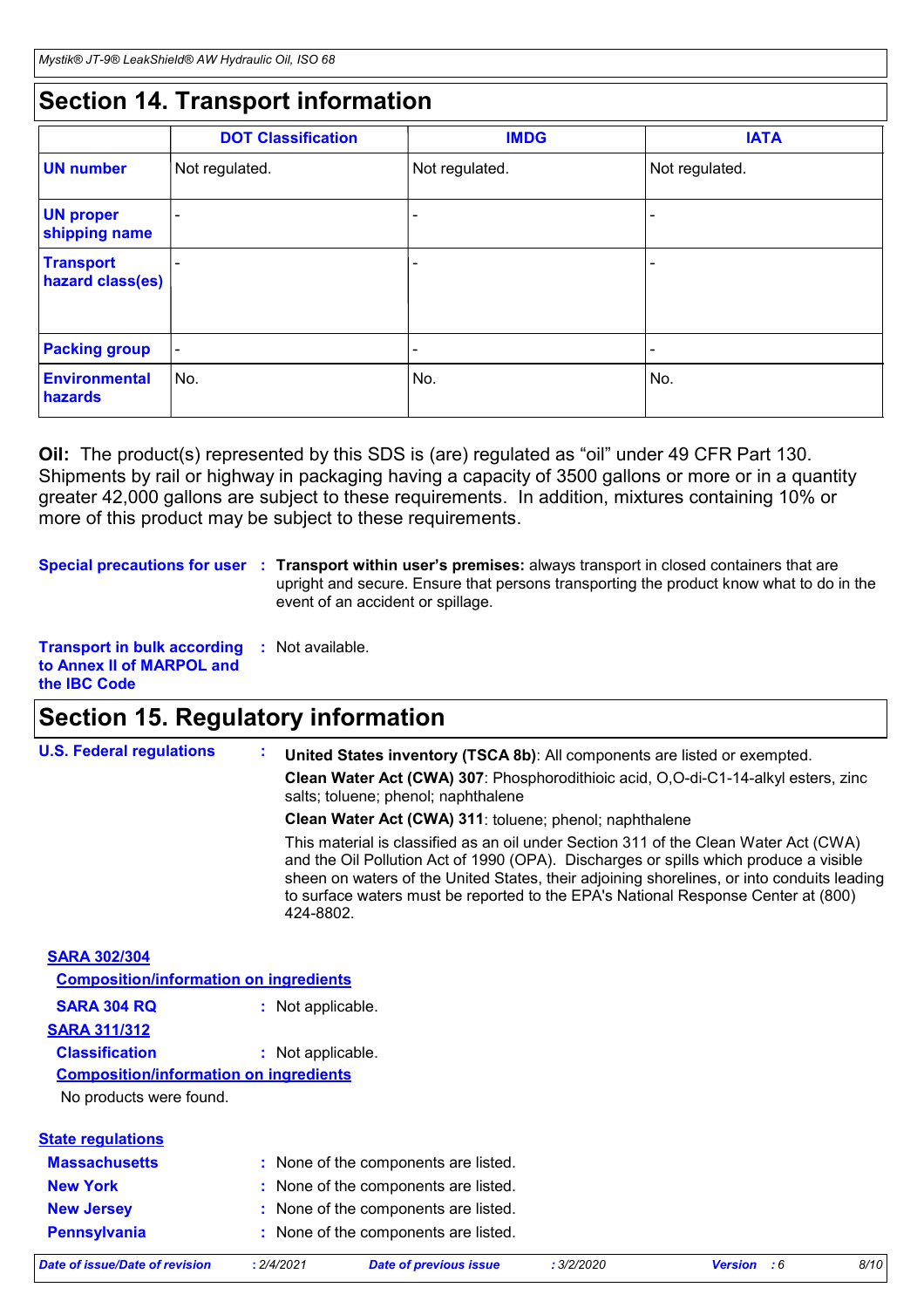# **Section 15. Regulatory information**

**California Prop. 65 Clear and Reasonable Warnings (2018)**

WARNING: This product can expose you to chemicals including Ethyl acrylate, Naphthalene, which are known to the State of California to cause cancer, and Toluene, which is known to the State of California to cause birth defects or other reproductive harm. For more information go to www.P65Warnings.ca.gov.

| <b>Ingredient name</b>           | $\frac{9}{6}$ | <b>Cancer</b>   | <b>Reproductive</b>                      | <b>No significant risk</b><br>level                           | <b>Maximum</b><br>acceptable dosage<br>level |
|----------------------------------|---------------|-----------------|------------------------------------------|---------------------------------------------------------------|----------------------------------------------|
| toluene                          | < 0.01        | No.             | Yes.                                     |                                                               | Yes.                                         |
| ethyl acrylate                   |               | <0.0001 Yes.    | No.                                      |                                                               |                                              |
| naphthalene                      |               | <0.0001 Yes.    | No.                                      | Yes.                                                          |                                              |
| <b>International regulations</b> |               |                 |                                          |                                                               |                                              |
| <b>Inventory list</b>            |               |                 |                                          |                                                               |                                              |
| <b>United States</b>             |               |                 | : All components are listed or exempted. |                                                               |                                              |
| <b>Australia</b>                 |               |                 | : All components are listed or exempted. |                                                               |                                              |
| <b>Canada</b>                    |               |                 | : All components are listed or exempted. |                                                               |                                              |
| <b>China</b>                     |               |                 | : All components are listed or exempted. |                                                               |                                              |
| <b>Europe</b>                    |               |                 | All components are listed or exempted.   |                                                               |                                              |
| <b>Japan</b>                     |               |                 | Japan inventory (ISHL): Not determined.  | Japan inventory (ENCS): At least one component is not listed. |                                              |
| <b>Malaysia</b>                  |               | Not determined. |                                          |                                                               |                                              |
| <b>New Zealand</b>               |               | Not determined. |                                          |                                                               |                                              |
| <b>Philippines</b>               |               |                 | : All components are listed or exempted. |                                                               |                                              |
| <b>Republic of Korea</b>         |               |                 | : All components are listed or exempted. |                                                               |                                              |
| <b>Taiwan</b>                    |               | Not determined. |                                          |                                                               |                                              |
| <b>Thailand</b>                  |               | Not determined. |                                          |                                                               |                                              |
| <b>Turkey</b>                    |               | Not determined. |                                          |                                                               |                                              |
| <b>Viet Nam</b>                  |               | Not determined. |                                          |                                                               |                                              |
|                                  |               |                 |                                          |                                                               |                                              |

## **Section 16. Other information**

**National Fire Protection Association (U.S.A.)**



**Reprinted with permission from NFPA 704-2001, Identification of the Hazards of Materials for Emergency Response Copyright ©1997, National Fire Protection Association, Quincy, MA 02269. This reprinted material is not the complete and official position of the National Fire Protection Association, on the referenced subject which is represented only by the standard in its entirety.**

**Copyright ©2001, National Fire Protection Association, Quincy, MA 02269. This warning system is intended to be interpreted and applied only by properly trained individuals to identify fire, health and reactivity hazards of chemicals. The user is referred to certain limited number of chemicals with recommended classifications in NFPA 49 and NFPA 325, which would be used as a guideline only. Whether the chemicals are classified by NFPA or not, anyone using the 704 systems to classify chemicals does so at their own risk.**

### 2/4/2021 **: History Date of printing Date of issue/Date of revision :** 2/4/2021 **Classification Justification** Not classified. *Date of issue/Date of revision* **:** *2/4/2021 Date of previous issue : 3/2/2020 Version : 6 9/10*

### **Procedure used to derive the classification**